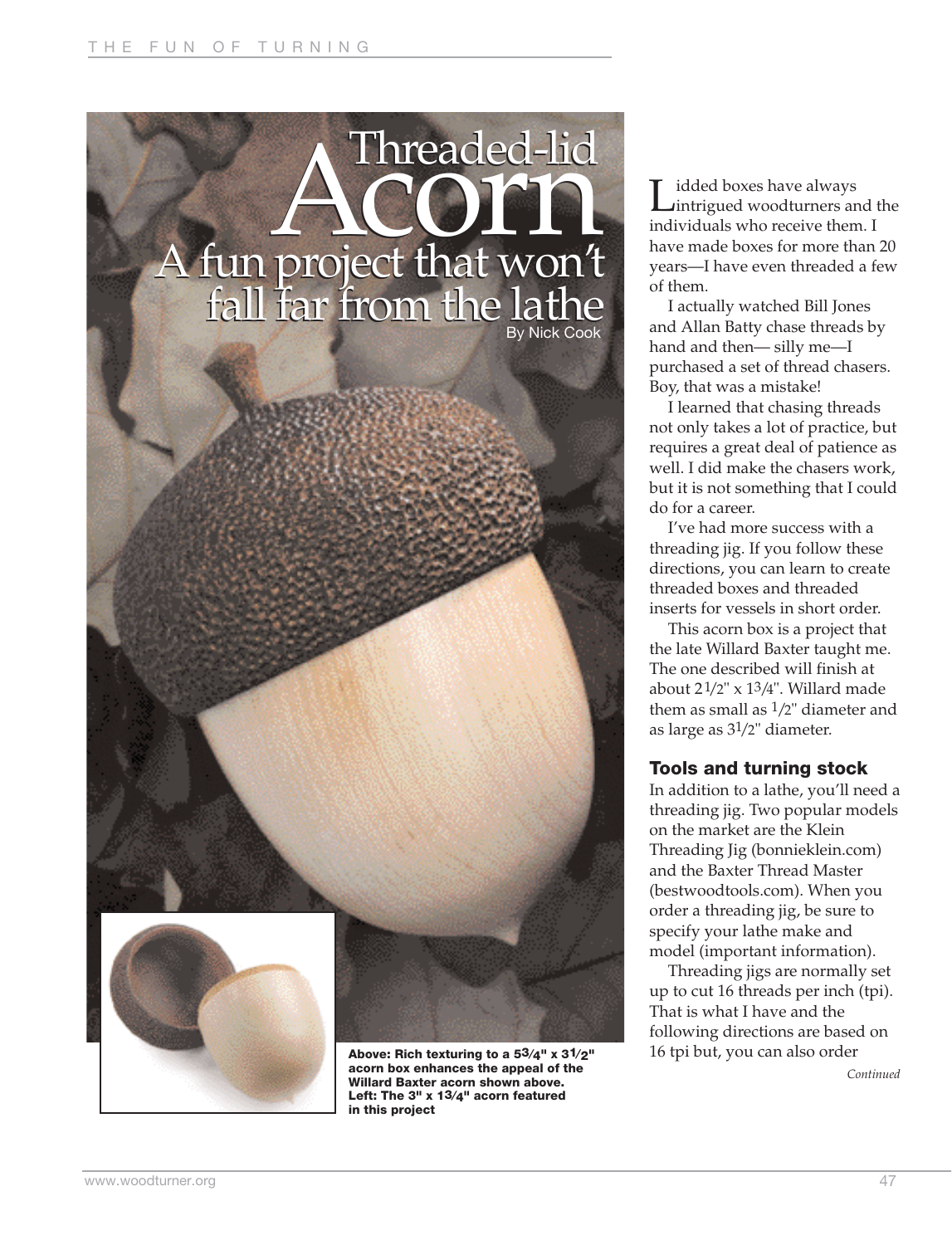additional threading blocks for 8, 10, 12, 14, 20 and 24 tpi. The blocks are interchangeable.

You'll also need calipers. I have digital calipers (retail price about \$30), which saves me a lot of time and provides the speed and accuracy I appreciate.

For tools, I use a 3/8" spindle gouge, 11/4" roughing gouge, offset scraper, and 3/8" bedan.

I chose hard maple and walnut for this acorn box, but most any combination of contrasting hardwoods will work. Your blanks should measure about 2"x 2"x 3" with the grain running with the axis of the lathe. I use 2"-diameter faceplates (supplied with the threading jig) and #6  $\times$   $\frac{3}{4}$ " screws to attach the waste block.

#### **Prepare the acorn lid**

Attach a 3/4"-thick poplar waste block to the 2" faceplate. Mount the faceplate to the lathe and face off the waste block with a 3/8" spindle gouge. With cyanoacrylate (CA) glue, mount the 2"x2"x3" walnut blank to the block.

After the CA glue has set, turn the blank to a cylinder with a  $11/4"$ roughing gouge. After you face off the end of the walnut (Photo 1), hollow out the walnut blank with a 3/8" spindle gouge.

For the threading steps, it is critical to maintain parallel sides while hollowing the blank. Check your progress frequently with calipers (Photo 2). I prefer to completely turn the interior, but you can drill out the first 3/8" of the lid with a Forstner bit.

Next, add a slight bevel to the inside edge of the hollow. This



**With a 3/8" spindle gouge, face off the end of the acorn lid.**

**With vernier calipers, check that the box**

**sides are straight and parallel.** 





**For the female threads, first check that the cutter just barely makes contact with the lid interior.**



**After cutting the female threads, shape the exterior of the acorn cap.**

# Acorns come in all

After you've turned and threaded a half dozen boxes (or acorns like the ones shown on these pages), expand your horizons.

Willard Baxter's  $1/2$ "-diameter earrings *below* are great conversation pieces. See if you can accomplish the same results.

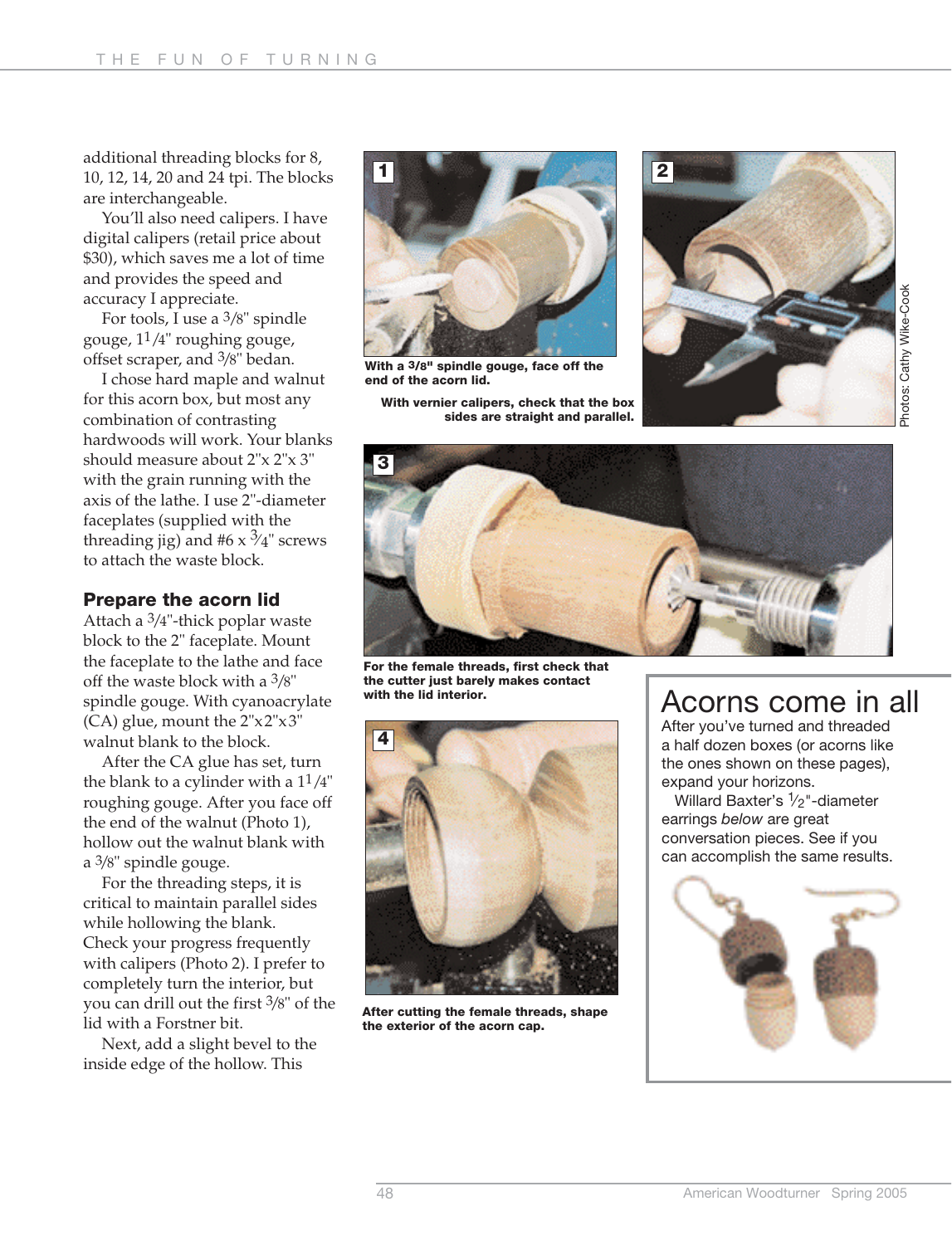allows the thread-cutting bit to start cleanly into the hollowed walnut top. With an offset scraper, cut a small relief behind where you will cut the threads. This will allow the cutter to run off the end on the lid interior.

### **Set up the threader**

Remove the lathe tailstock and mount the threading block. Also remove the faceplate so you can place the collet in the spindle for holding the thread cutter. Then, insert the drawbar and pull the collet and cutter snugly into the spindle. Once tightened, turn on the lathe to make sure the cutter runs true. I set the lathe speed at 2,630 rpm to ensure chatter-free cuts. Turn off the threader.

#### **Cut the internal threads**

Mount the faceplate with the walnut top onto the threading block and tighten. To reduce chipping, I apply a little paste wax on the threading area. (I have tried CA glue, but it tends to dull the cutter.) Move the lateral adjusting knob of the threading block out from the block approximately 1/2". Then move the threading block up to the thread cutter and adjust to a position where the cutter is just inside the walnut block. Lock down the cutter to the lathe bed.

Using the in/out adjustment knob, move the wood block to where the cutter just makes contact with the lid (Photo 3). Rotate the block by hand to make sure you have the same contact all around and then back off just enough for the cutter to clear.

Now, back the wood block away from the cutter until you have about 1/4" clearance. Make a note of where the adjustment knob is set on the index scale; this will

give you a reference in case you need to make adjustments later.

Using the threader in/out adjustment knob, move the block toward the cutter .035". (Each mark on the dial gauge is .001".) Turn on the lathe and rotate the lateral adjusting knob of the threading block clockwise to bring the walnut in contact with the cutter. Slowly and smoothly turn the knob until it has three to four threads on the walnut.

Stop the lathe and slowly back the wood block from the cutter by turning the lateral adjusting knob counter clockwise. Clean the chips from the threads with a small, soft wire brush.

Now, rough-shape the exterior of the acorn cap (Photo 4).

Using a digital vernier caliper, measure the inside diameter of the threads of the walnut acorn top.

*Continued*

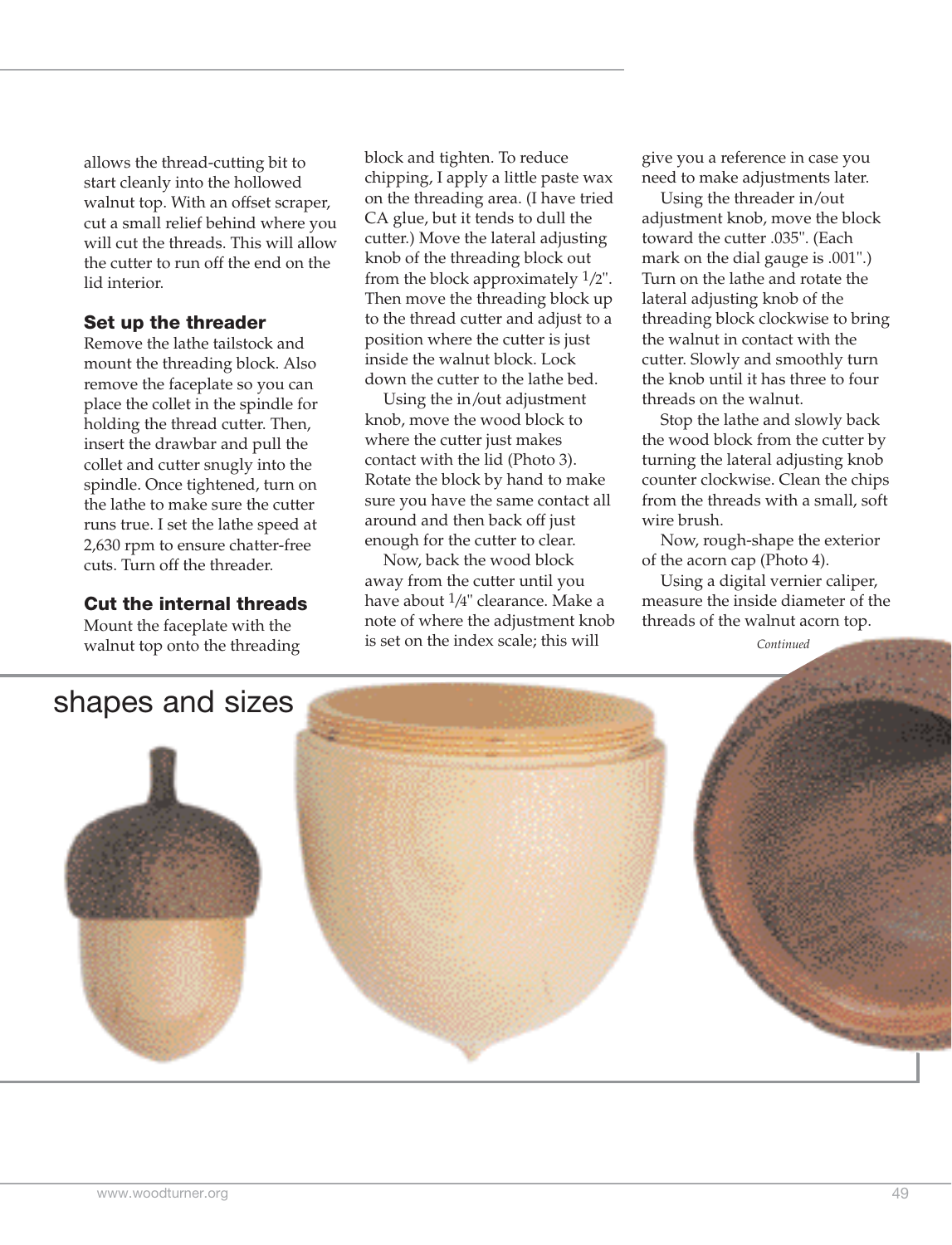Then add .070"; the result will be the outside diameter of the tenon you'll thread later.

#### **Prepare the maple base**

Remove the threading assembly from the lathe and mount another faceplate with a poplar waste block attached. Face off the waste block and adhere a 2"x 2"x 3" block of hard maple with CA glue. Turn the maple to a cylinder and true up the end.

Once true, cut a shoulder or tenon on the end of the maple block with a 3/8" bedan tool. The tenon should be approximately 1/4" long. It is critical that the tenon sides be square and parallel.

With a  $1/16$ " parting tool, cut a  $1/16$ " wide by  $1/16$ " deep relief on the back end of the tenon (Photo 5). Then chamfer the end of the tenon. (I usually forget this step until I get ready to thread.)

#### **Cut the male threads**

Remove the faceplate from the lathe and remount the collet and thread cutter in the spindle. Secure it with the drawbar and turn on the lathe to make sure the cutter

runs true. Turn off the machine. **5 6**

Screw the faceplate with the maple blank onto the threading block. With the lateral adjustment extended approximately 1/4", slide the threading block toward the threading cutter.

Position the threading block to where the cutter is about midway on the tenon at the back side of the block. Lock the threading block to the lathe bed (Photo 6).

Using the in/out adjustment, bring the tenon to where it just barely touches the cutter. Now use the lateral adjusting knob to pull the maple block back from the cutter. There should be approximately 1/4" clearance between the cutter and the end of the maple block. Once clear, rotate the in/out adjustment knob clockwise to bring the block .35" closer to the cutter (this will set the depth of the threads). Apply a small amount of paste wax to the tenon.

Turn on the lathe and rotate the lateral adjusting knob clockwise to move the block toward the thread cutter. Continue to turn the knob slowly and smoothly to cut 3 to 4 threads on the tenon. Stop the machine and carefully back the maple block away from the cutter.

Clean the threads with a wire brush and test the fit. Make any adjustments necessary to ensure a snug fit to the shoulder. Once satisfied with the fit, remove the faceplate from the threader and remove the threading assembly from the lathe.

#### **Complete the acorn**

After the threads are cut and you've fitted the lid and cap together properly, it's time to finish turning the acorn exterior. First, remount the walnut box top. Sand and finish the interior of the top before completing the exterior.

The only finish I apply is wax. For these boxes, I don't use penetrating or film-forming finishes.

Now, shape the top and leave enough material for a stem. Part off the top. Remove the faceplate and waste block and remount the second faceplate with the maple block attached. Screw the walnut top onto the maple block and finish turning the top and stem. You may texture the acorn lid at this time (Photo 7). Sand and finish with wax.

Remove the walnut top. Hollow the maple base of the acorn using



**With a 1/16" parting tool, turn the 1/16" relief on back end of the tenon.** 



**After adjusting for the thread depth, cut male threads into the maple base. The tenon for the bases is .070" larger than the inside diameter of female threads.**